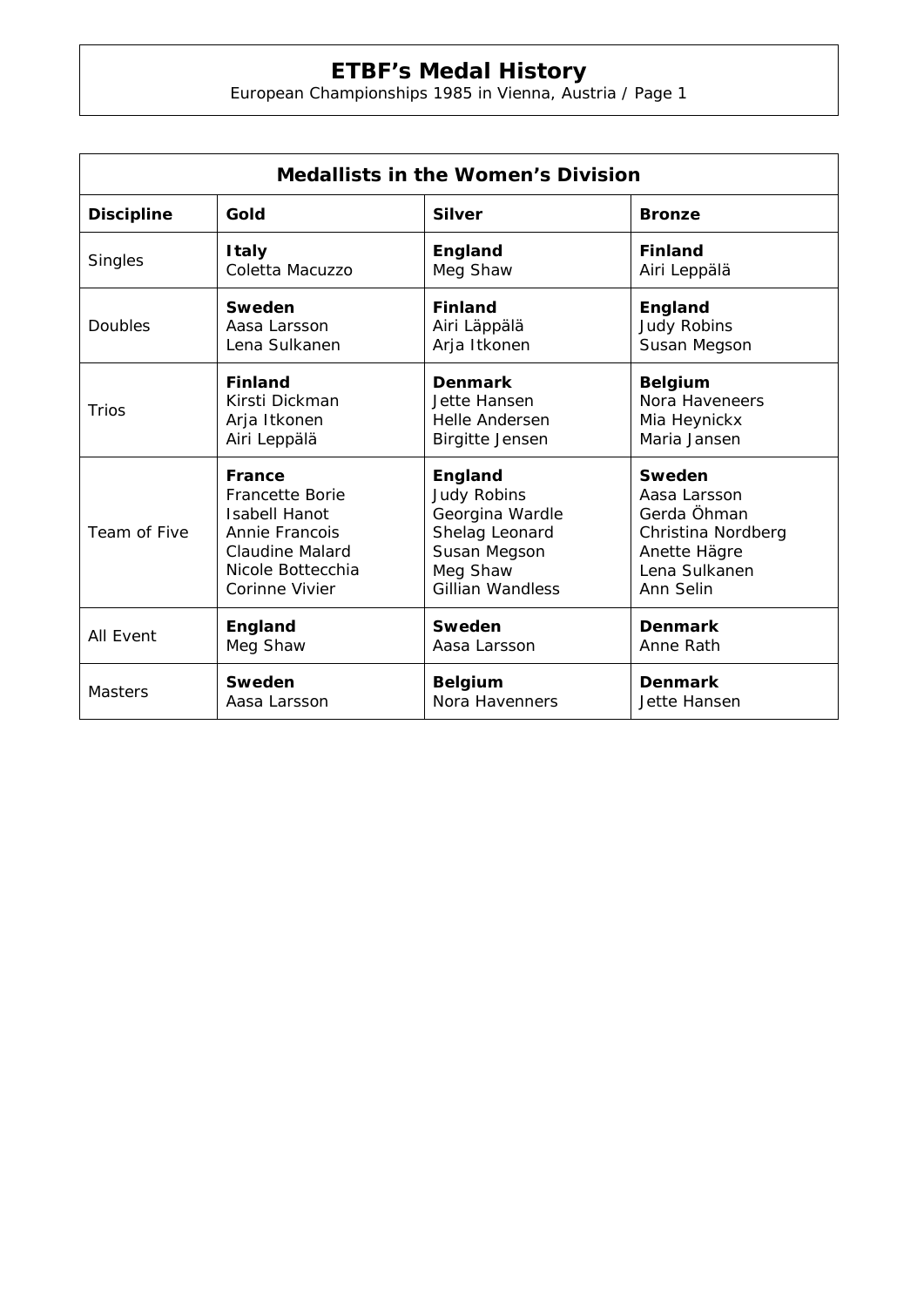## **ETBF's Medal History**

European Championships 1985 in Vienna, Austria / Page 2

| <b>Medallists in the Men's Division</b> |                  |                          |                           |  |  |
|-----------------------------------------|------------------|--------------------------|---------------------------|--|--|
| <b>Discipline</b>                       | Gold             | <b>Silver</b>            | <b>Bronze</b>             |  |  |
| Singles                                 | Sweden           | <b>Finland</b>           | <b>Ireland</b>            |  |  |
|                                         | Tony Rosenquist  | Kimmo Lehtonen           | Philip Dunne              |  |  |
| Doubles                                 | <b>Finland</b>   | <b>Netherlands</b>       | <b>Netherlands</b>        |  |  |
|                                         | Simo Vähäkorpela | Bart Jan Boogart         | Fric Kok                  |  |  |
|                                         | Pekka Lundström  | Erik van Sabben          | Erwin Groen               |  |  |
| Trios                                   | <b>Finland</b>   | Spain                    | Sweden                    |  |  |
|                                         | Mikko Kaartinen  | Ramon Ros                | <b>Charles Eriksson</b>   |  |  |
|                                         | Simo Vähäkorpela | Lorenzo Mas              | Stephan Theander          |  |  |
|                                         | Pekka Lundström  | Luis Monfort             | <b>Torsten Andersson</b>  |  |  |
| Team of Five                            | <b>Finland</b>   | Sweden                   | Germany                   |  |  |
|                                         | Tapani Peltola   | Raymond Jansson          | Utz Dehler                |  |  |
|                                         | Simo Vähäkorpela | Tony Rosenquist          | Peter Panas               |  |  |
|                                         | Kimmo Lehtonen   | Stephan Theander         | Philip Meinke             |  |  |
|                                         | Pekka Lundström  | <b>Charles Eriksson</b>  | <b>Norbert Griesert</b>   |  |  |
|                                         | Mikko Kaartinen  | <b>Torsten Andersson</b> | Heinrich Köenig           |  |  |
|                                         | Paavo Grönmark   | Roger Franzen            | <b>Christian Griesert</b> |  |  |
| <b>All Event</b>                        | Sweden           | <b>Finland</b>           | <b>Finland</b>            |  |  |
|                                         | Tony Rosenquist  | Simo Vähäkorpela         | Pekka Sundström           |  |  |
| <b>Masters</b>                          | Sweden           | <b>Finland</b>           | <b>Netherlands</b>        |  |  |
|                                         | Tony Rosenquist  | Simo Vähäkorpela         | Erwin Groen               |  |  |